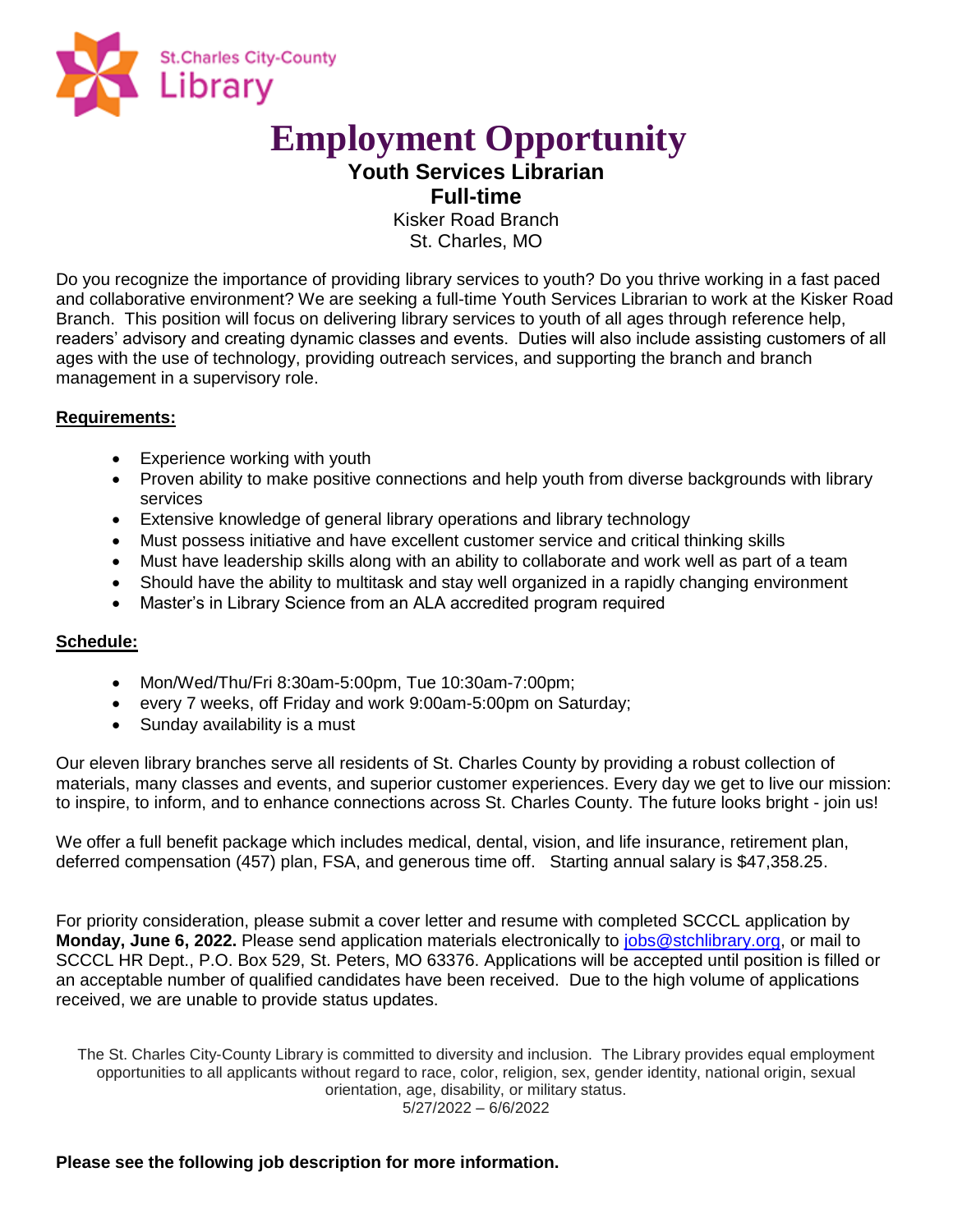| <b>Description Number:</b>  | 183                                                                         |
|-----------------------------|-----------------------------------------------------------------------------|
| <b>Position Title:</b>      | Youth Services Librarian                                                    |
| <b>Salary Grade:</b>        | 18                                                                          |
| <b>FLSA Classification:</b> | Exempt                                                                      |
| <b>Reports To:</b>          | General Purpose Branch Manager or Regional Branch Youth Services Supervisor |
| <b>Revision Date:</b>       | 08/01/2018                                                                  |

# **Position Summary**

The primary focus of the position is delivering library services, specifically reference, readers' advisory and programming services to youth. Additional duties may include technology training, provision of off-site services, and supervisory duties. Youth services librarians are expected to serve all ages, however there may be a specialty designation of children's, teen, or a combination of the two depending on branch assignment.

#### **Essential Functions**

- 1. Understand theories of infant, child, and adolescent learning and development and their implications for library service.
- 2. Communicate early literacy practices to parents and have a familiarity with the ALA Every Child Ready to Read Initiative.
- 3. Present programs to large or small groups of children, teens, and/or adults.
- 4. Demonstrate a knowledge and appreciation of youth literature, periodicals, audiovisual materials, websites, and other electronic media that contribute to a diverse and relevant collection.
- 5. Use technology in programming when appropriate.
- 6. Mentor other staff in the branch in services to youth, including paraprofessionals and new librarians.

## **Duties**

General Duties

- 1. Carry out duties in accordance with the District's Code of Ethics.
- 2. Work cooperatively with all District staff in planning, developing and deploying new services.
- 3. Participate in professional development and continuing education activities, including ongoing review of professional literature.
- 4. Attend meetings of District staff as required.
- 5. Participate on special project teams focused on system-wide goals and programs.

Public Service Duties

- 1. Plan, design, present, and evaluate services and programs for youth.
- 2. Identify and engage skilled community partners to present programs.
- 3. Instruct customers in the use of library tools and resources, empowering them to choose materials and services on their own.
- 4. Provide reference assistance to all customers, including readers' advisory, educational support, and technology assistance.
- 5. Promote library collections and services through programming, merchandising, outreach visits, and community events and maintain relationships with community agencies.
- 6. Explain library policies and procedures to customers.
- 7. Resolve customer service issues as needed.